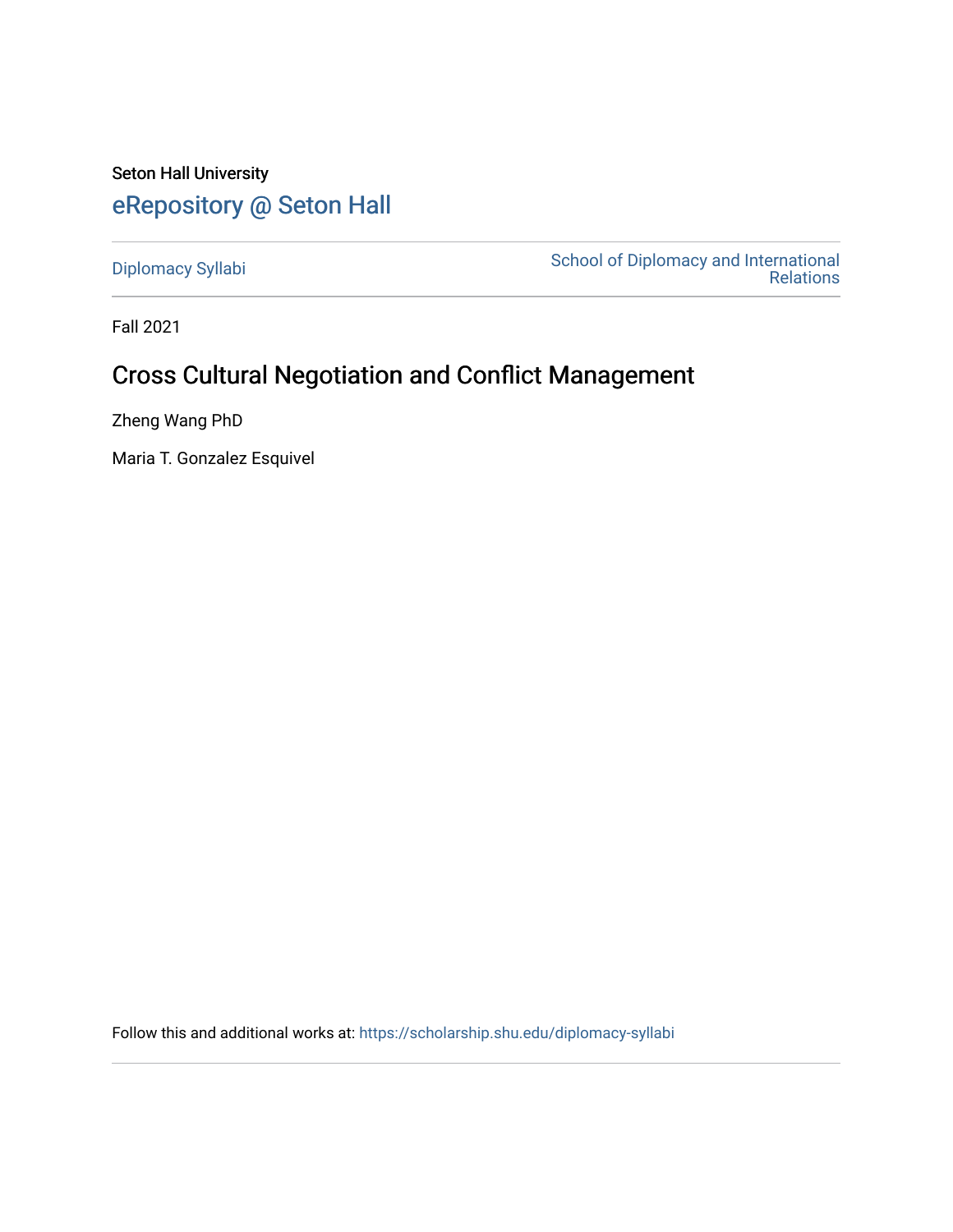

## **CROSS CULTURAL NEGOTIATION AND CONFLICT MANAGEMENTT**

#### **DIPL 4115 AA**

| Semester:            | <b>Fall 2021</b>                                         |
|----------------------|----------------------------------------------------------|
| <b>Class Time:</b>   | Thursday 2:00 - 4:30                                     |
| <b>Location:</b>     | Muscarelle Hall (Stafford Hall) 09                       |
| Instructors:         | Dr. Zheng Wang & Ms. Maria T Gonzalez Esquivel           |
| <b>Office Hours:</b> | Wednesday 4:00-5:00 pm (Teams) and by appointment        |
| E-mail:              | zheng.wang@shu.edu<br>maria.gonzalezesquivel 1 a shu.edu |
| <b>Phone:</b>        | (973) 275-2003                                           |

## **COURSE DESCRIPTION**

There is no time in history when the need for cross-cultural competence has been more critical. The ability to negotiate and manage conflicts across cultures is no longer an optional skill set in the worlds of international business and diplomacy. This course, built on cases, interactive exercises and theoretical frameworks, explores the theory and practice of cross-cultural communication and problem-solving. It is designed to help our students to meet the challenges of living in <sup>a</sup> world in which, the opportunity for cross-cultural interactions is greater than ever and will only increase in the future. This course will use multiple methods in cross-cultural training, such as area simulation model and cultural self-awareness model, to develop students' cultural intelligence and international cultural competence.

## **COURSE LEARNING OBJECTIVES:**

By the end of the semester, students should have acquired knowledge and understanding to:

- 1. Identify and discuss the key theories, models, and other conceptual frameworks in the field of cross cultural negotiation;
- 2. Analyze and explain how culture and identity, and other ideational factors, affect negotiation, diplomacy and international conflict management;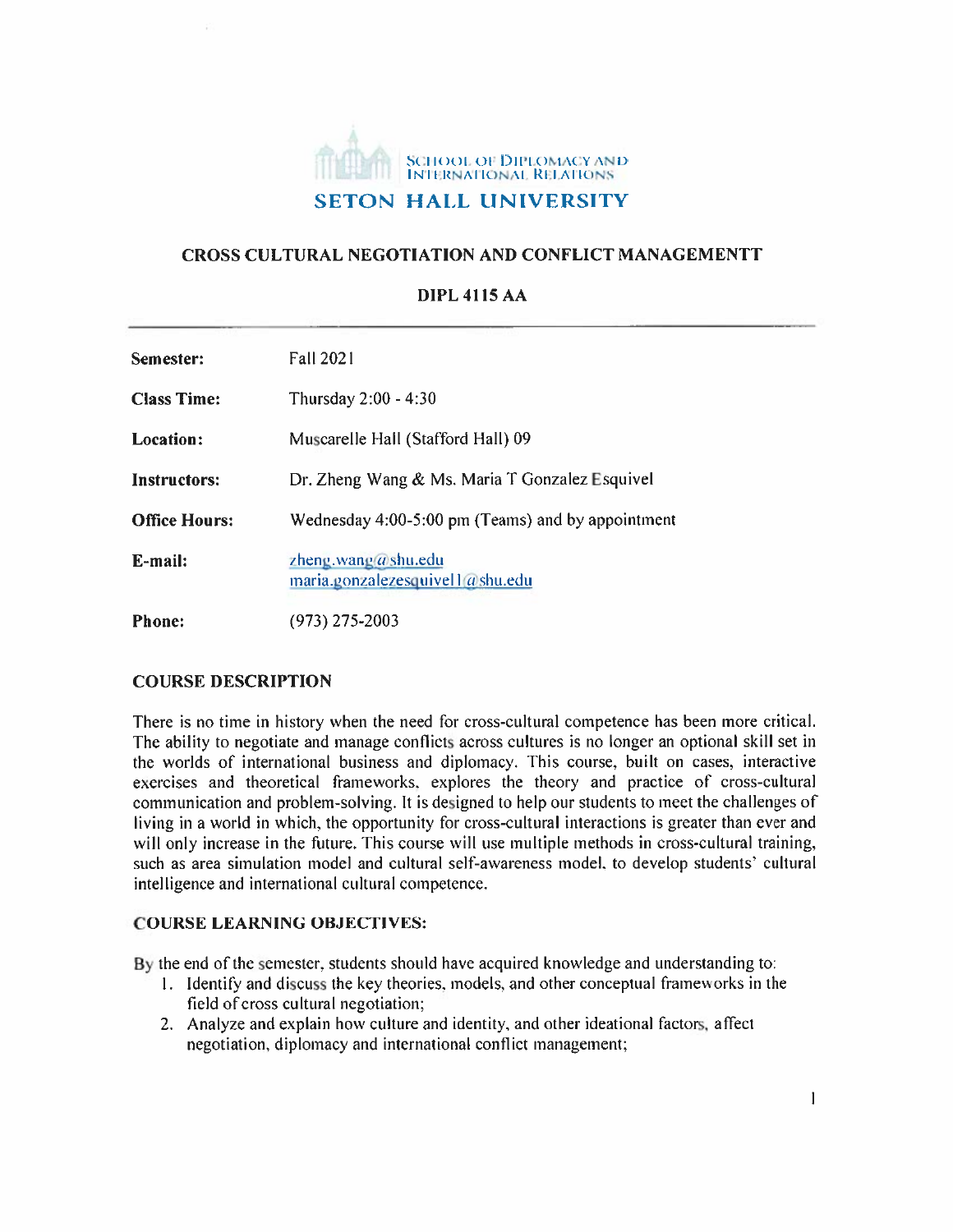3. Apply the concepts and theories to analyze and explain the current cases of international diplomacy practices.

This course also aims to foster students' competencies in communication, cultural intelligence, and critical thinking.

## **COURSE REQUIREMENTS:**

## **[. Attendance and Participation: 15%**

Attendance is extremely important because the course will be interactive in nature. Participation in the class discussions is critical to student learning and to exhibit that the required material is being read. Students should read and reflect on the readings ahead of time in order for class sessions to have the most value. Students can also participate by asking questions, circulating emails, organizing study groups, exchanging writing or introducing new ideas and resources. Excessive absences may result in <sup>a</sup> failing grade.

## **2. Discussion Board Posts: 20%**

Discussion board questions will be posted throughout the semester for assigned weeks. You are required to answer the question(s) with your own well-developed response. You are also required to give comments or ask substantive questions of at least one of your classmates. Details will be discussed further in class.

• Discussion Forums blog posts:  $4 \times 5$  points each = 20 points

## **3. Group Negotiation Simulation Project: The Six-Party Talks: 30%**

The ability to: think critically; identify and solve problems; read and comprehend what one reads; communicate effectively; and possess an awareness/appreciation for the diversity in our society is critical to students of diplomacy. The purpose of this project is to promote the development of these competencies.

Since August 2003, members of the Six-Party Talks have convened in Beijing for several rounds of negotiations aimed at curbing North Korea's nuclear program. The six participating states are: the People's Republic of China; the Republic of Korea (South Korea); the Democratic People's Republic of Korea (North Korea); the United States of America; the Russian Federation; and Japan. Students of this class will form "delegations"—one for each of the countries that participate in the Six-Party Talks. Each delegation will have 5 members.

Objectives:

- Evaluate variables in the diplomatic situation that could affect the outcome of the talks;
- Use <sup>a</sup> problem-solving process to identify <sup>a</sup> problem, gather information, list and consider options, consider advantages and disadvantages, and choose and implement <sup>a</sup> solution. In this group project, you will practice critical thinking, team building and group problem solving.

The detailed information/instruction about this negotiation will be provided later. This project also includes an individual essay on national interest analysis, <sup>a</sup> group memo on negotiation strategy and an individual post-negotiation evaluation assessment.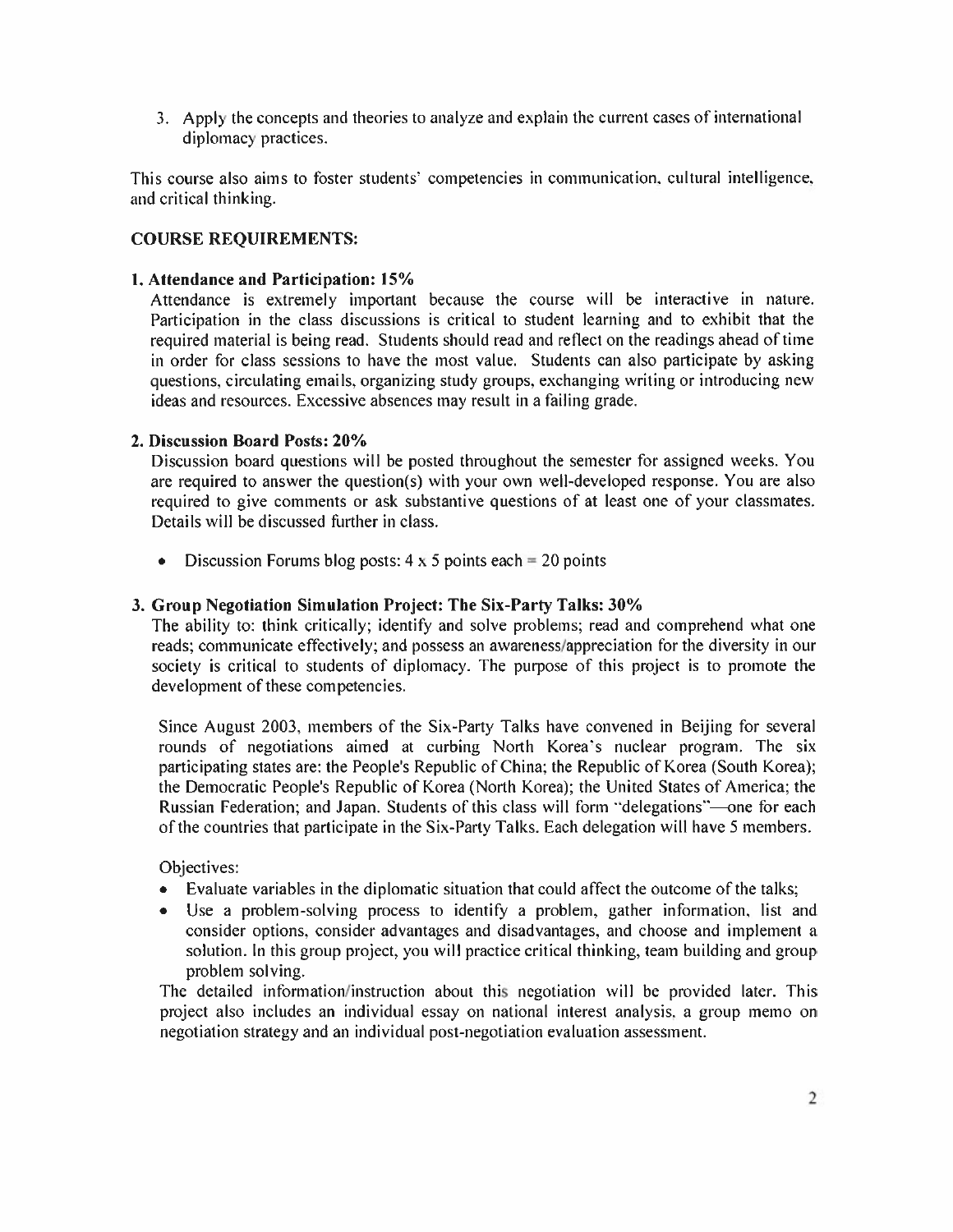## **4. Final Exam: 35%**

The final exam will be <sup>a</sup> take home essay exam. There will be no tricks in this exam. You will receive 3-4 questions and each question is closely related with the subjects that we have discussed during the semester, and you are required to choose one question to answer and send your essay via Blackboard assignment submission by <sup>a</sup> due time. Details will be provided before the exam time. If students do the required reading, complete the assignments, and think for themselves, they will do well on this exam.

**For all written assignments** it is expected that you will cite your class texts, supplemental readings, and other sources. Papers should be double-spaced, spell-checked, and legible. It should be in 12-point characters in the 'Times' font. Please choose Chicago citation style. They should be your own work and must not be copied or otherwise plagiarized from another source whether it be an internet site or another student. Plagiarism or academic dishonesty of any kind will result in <sup>a</sup> failing grade in this course.

|      |                | <b>Grade Ranges</b> |               |
|------|----------------|---------------------|---------------|
|      | $95\% - 100\%$ | C+                  | $77\% - 79\%$ |
| А-   | $90\% - 94\%$  |                     | $73% - 76%$   |
| $B+$ | $87\% - 89\%$  | $C-$                | $70\% - 72\%$ |
| R    | $83\% - 86\%$  | D+                  | $65\% - 69\%$ |
| R-   | $80\% - 83\%$  |                     | $60\% - 64\%$ |
|      |                |                     | $<$ 59%       |

## **REQUIRED TEXTS:**

Augsburger. David W.. *Conflict Mediation Across Cultures: Pathways and Patterns.* Louisville, Ky.: Westminster'John Knox Press, 1995.

Solomon, Richard H. and Nigel Quinney (ed.). *American Negotiating Behavior: Wheeler Dealers, Legal Eagles, Bullies, and Preachers.* Washington, D.C.: United States Institute of Peace, 2010.

Thomas, David C. and Kerr lnkson. *Cultural Intelligence: Surviving and Thriving in the Global Village.* San Francisco, CA: Berrett-Koehler Publishers, 2017.

Wang, Zheng. *Memory Politics, Identity and Conflict: Historical Memory> as <sup>a</sup> Variable.* New York: Palgrave Macmillan, 2018. (available at course Blackboard)

## **Recommended readings:** Publications on National Negotiation Style

Solomon, Richard H. *Chinese Nevotialiny Behavior: Pursuing Interests Through* "*Old <sup>h</sup> fiends.* **"** Washington, D.C.: United States Institute of Peace Press (1999).

Jerrold L. Schecter, *Russian Nevotiatiny Behavior. ( 'ontinuity and Transition* (1998).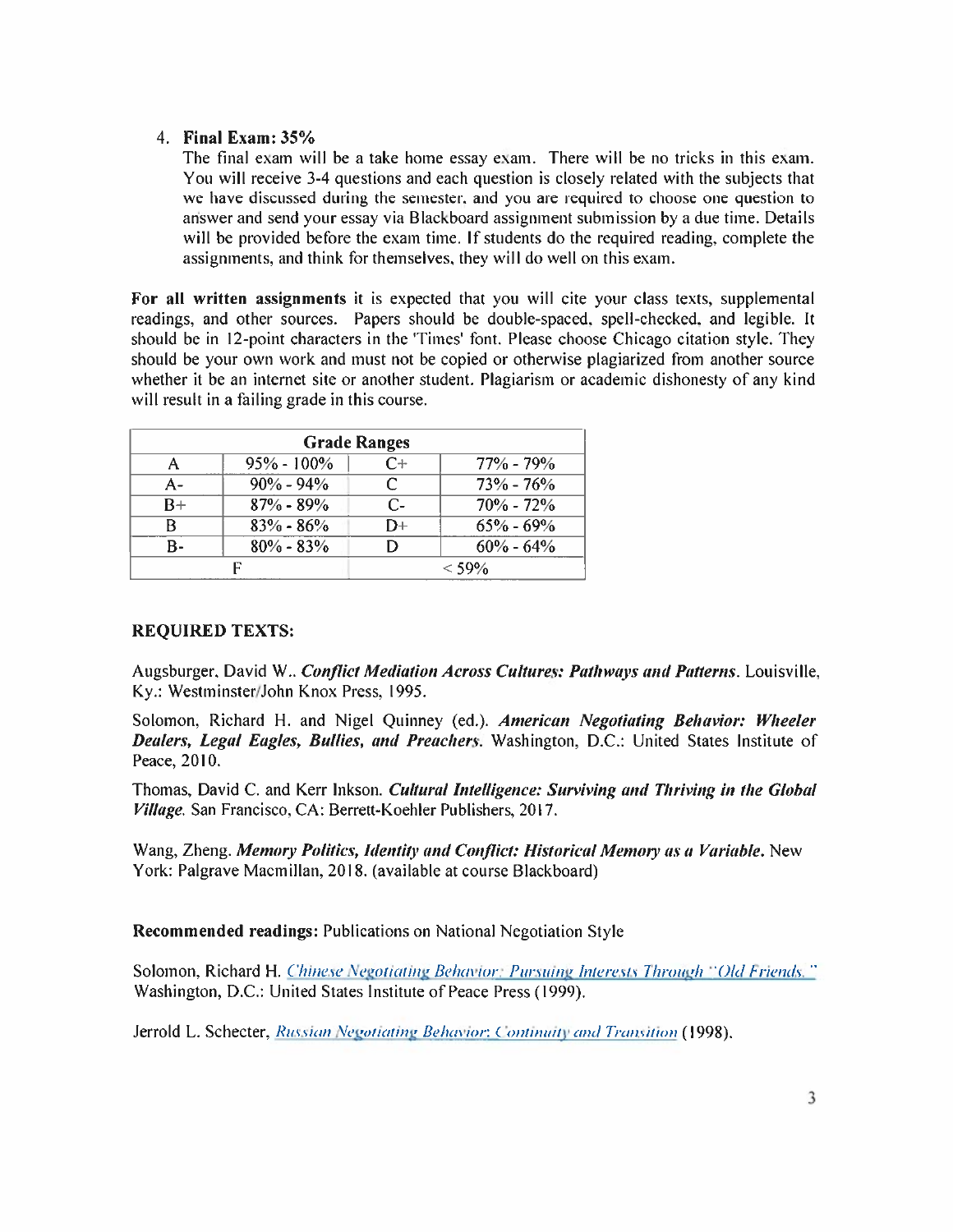Charles Cogan, *French Negotiating Behavior: Dealing with La Grande Nation* (2003).

W. R. Smyser,*How Germans Negotiate: Logical Goals*. *Practical Solutions* (2002).

Michael Blaker, Paul Giarra, and Ezra Vogel. *Case Studies in Japanese Negotiating Behavior* **(2002).**

Scott Snyder, *Negotiating on the Edge: North Korean Negotiating Behavior* (1999).

## **Coronavirus Safety:**

As of right now,our mask mandate is mandatory for indoors (unless you're alone or eating) and in effect until further notice. The language was clear last year: No mask, no class. Updates can be found here: https://www.shu.edu/health-intervention-communication/

## **CAPS:**

As part of our commitment to the health and well-being of all students, Seton Hall University's Counseling and Psychological Services (CAPS) offers initial assessments, counseling, crisis intervention, consultation, and referral services to the SHU community. The CAPS office is located on the second floor of Mooney Hall, room 27. Appointments can be made in-person or by calling 973-761-9500 during regular business hours, Monday-Friday, 8:45 a.m. - 4:45 p.m. In case of <sup>a</sup> psychological emergency, call CAPS (973-761-9500) at any time to speak to <sup>a</sup> crisis counselor. For more information, please visit: https://www.shu.edu/counseling-psychological-services/index.cfm

## **COVID Ground Rules:**

We're in a global pandemic. These are scary times. If you need extra help or more time on an assignment, JUST ASK. I will work with you. If I can't help you, I usually know someone who can. There are LOTS of campus resources (both virtual and in-person) available; use them. So, let's agree on some ground rules: I will try my best and you will try your best. I will cut you some slack, provided you communicate with me about your constraints. And I expect you to cut me some slack, too.

## **Technology Service Desk**

The first point of contact for any technology related question or problem is Seton Hall University's Technology Service Desk. Contact the Technology Service Desk by phone by calling (973) 275-2222 or via e-mail at servicedesk $\omega$  shu.edu

The Technology Service Desk is staffed by IT professionals Monday through Friday from 8 a.m. through <sup>11</sup> p.m. The Technology Service Desk provides phone support for most University applications, including the Blackboard Learning Management System, Microsoft Windows, and the Microsoft Office suite. For more tips and technical information, go to Seton Hall's Technology Blog.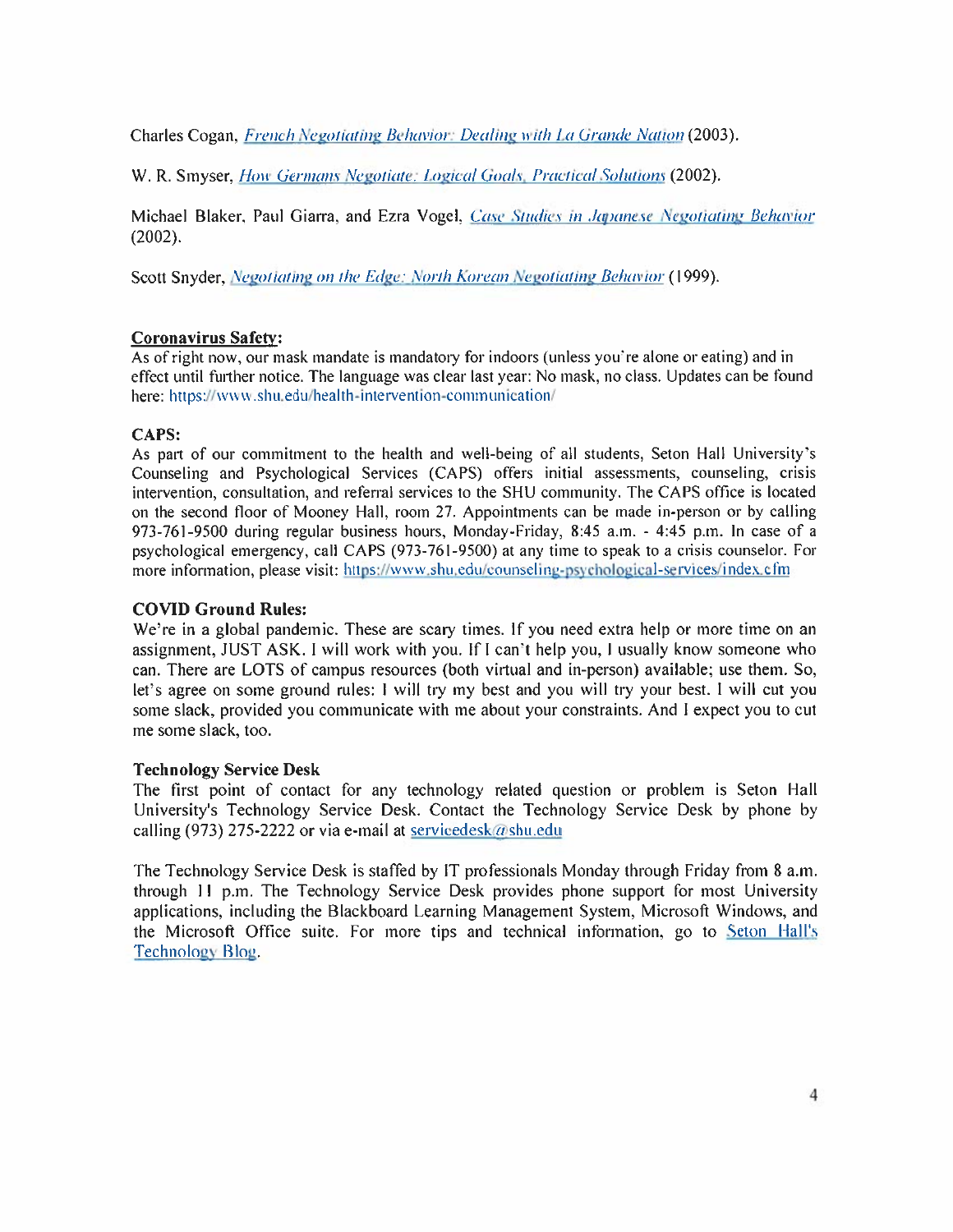#### **Statement on Students with Disabilities**

It is the policy and practice of Seton Hall University to promote inclusive learning environments. If you have <sup>a</sup> documented disability you may be eligible for reasonable accommodations in compliance with University policy, the Americans with Disabilities Act, Section 504 of the Rehabilitation Act, and/or the New Jersey Law against Discrimination. Please note, students are not permitted to negotiate accommodations directly with professors. To reques<sup>t</sup> accommodations or assistance, please self-identify with the Office for Disability Support Services (DSS), Duffy Hall, Room 67 at the beginning of the semester.

For more information or to register for services, contact DSS at:

Email: dss@shu.edu Phone: 973-313-6003 Fax: 973-761-9185 Duffy Hall room 67

## **Academic and Professional Integrity Policy**

Students are expected to follow the Academic and Professional Integrity Policy outlined in the Student Handbook In additional to the specific Academic and Professional Integrity Policy of his/her major school or college:

- 1. Dependability: candidates are reliable, timely, and consistent in their presence and preparation for courses at the university as well as their field settings.
- 2. Respect & Empathy: candidates are respectful in their address, writing, language, and physical space toward faculty, university staff, school personnel, peers, and students in the field.
- 3. Open-mindedness: candidates respec<sup>t</sup> the context and experience of others; developing the skills to use that information in classroom conversation, writing, and lesson planning.
- 4. Integrity: candidates submit original work, fully cite all sources associated with the development of their work (including information from the internet) and recognize that the university fully supports the use of anti-plagiarism software in suppor<sup>t</sup> of academic integrity. (Original student work is expected. Any work containing plagiarized material will result in an automatic "0" for the assignment.)
- 5. Passion for the profession: candidates display in action, word, and commitment their passion for the profession of teaching, the right for all children to have access to positive and productive learning environments, and <sup>a</sup> recognition that life as <sup>a</sup> teacher means dedication to life-long learning.

## **Plagiarism and academic dishonesty:**

Plagiarism and other forms of academic dishonesty will be reported to the administration, and may result in <sup>a</sup> lowered or failing grade for the course and up to possible dismissal from the School of Diplomacy. See University and School standards for academic conduct here: https://www.shu.edu/student-life/upload/Student-Code-of-Conduct.pdf and http://www.shu.edu/academics/diplomacy/academic-conduct.cfm. Resources for academic integrity are on the course Blackboard page.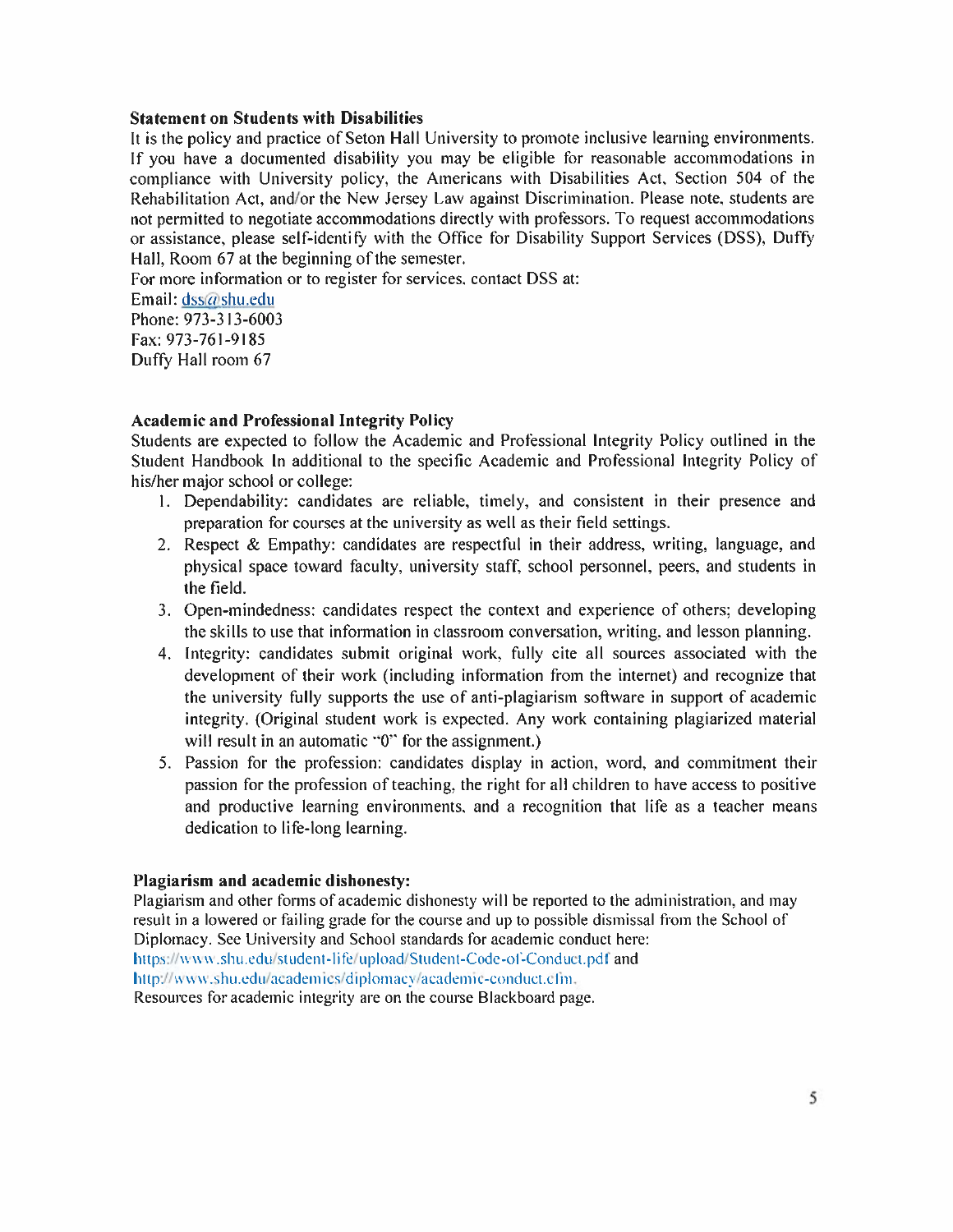#### **Policy on Incompletes:**

Incompletes will be given only in exceptional cases for emergencies. Students wishing to reques<sup>t</sup> <sup>a</sup> grade of Incomplete must provide documentation to suppor<sup>t</sup> the reques<sup>t</sup> accompanied by <sup>a</sup> Course Adjustment Form (available from the Diplomacy Main Office) to the professor before the date of the final examination. If the incomplete reques<sup>t</sup> is approved, the professor reserves the right to specify the new submission date for all missing coursework. Students who fail to submit the missing course work within this time period will receive <sup>a</sup> failing grade for all missing coursework and <sup>a</sup> final grade based on all coursework assigned. Any Incomplete not resolved within one calendar year of receiving the Incomplete or by the time of graduation (whichever comes first) automatically becomes an "FI" (which is equivalent to an F). It is the responsibility of the student to make sure they have completed all course requirements within the timeframe allotted. Please be aware that Incompletes on your transcript will impact financial aid and academic standing.

**Late or Incomplete Assignments.** Students who anticipate not being able to complete an assignment on time should inform me as soon as possible. Absent prior communication, failure to complete an assignment on its due date will result in <sup>a</sup> grade penalty. All late assignments will be penalized by one-third letter grade per day (i.e., an <sup>A</sup> assignment turned in one day late is an A-, two days late <sup>a</sup> B+, etc.) except in cases of medical/family emergency or COVID-related issues. See COVID Ground Rules.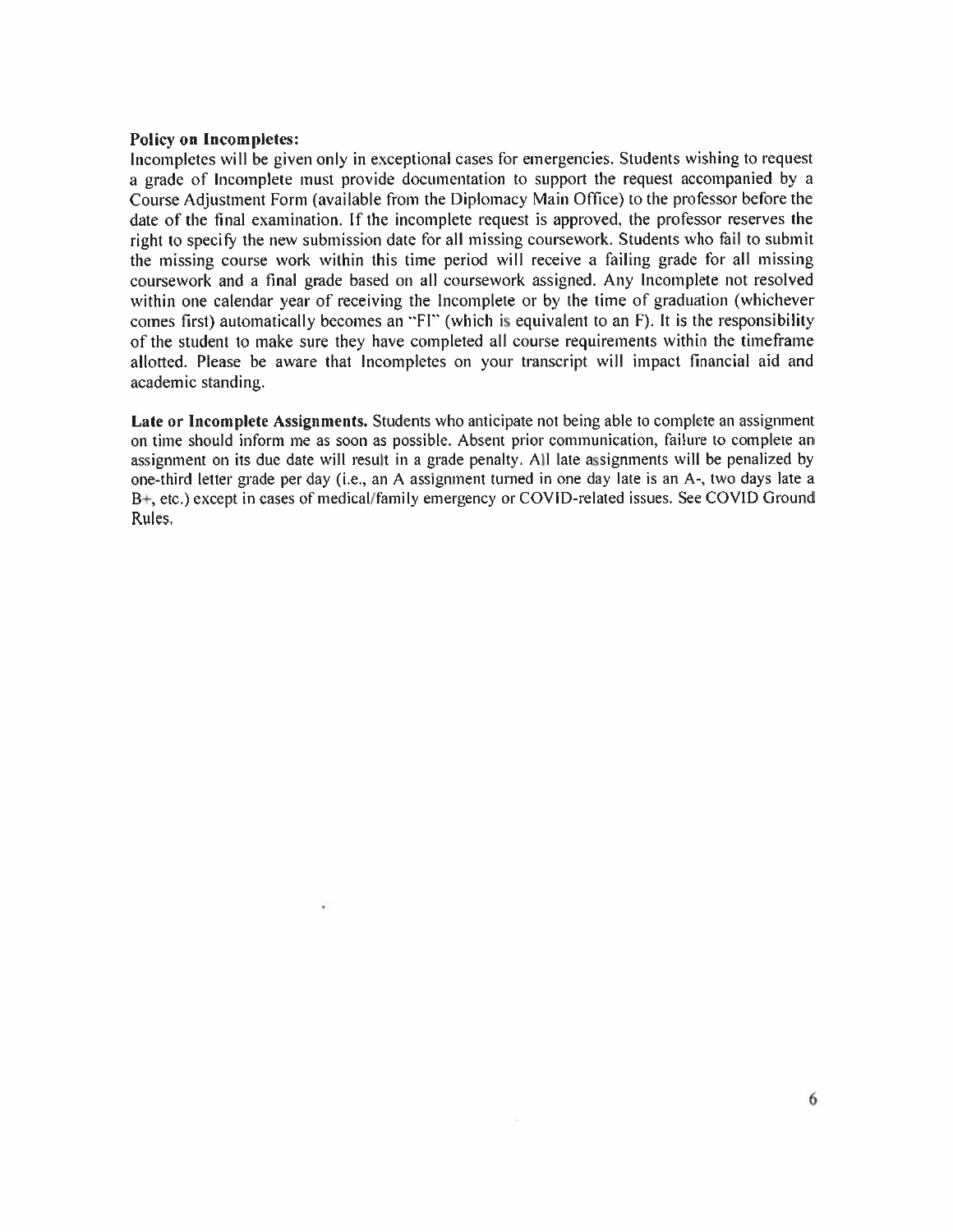## **CLASS SCHEDULE AND ASSIGNMENTS**

**Note:** Reading and assignments listed for <sup>a</sup> class should be prepared and completed *before* that date.

| <b>CLASS 1</b>       | <b>Introduction and Overview</b>                                         |
|----------------------|--------------------------------------------------------------------------|
| Class meeting:       | September 2                                                              |
| Topics/themes:       | Syllabus, readings, and assignments                                      |
| Required<br>reading: | Augsburger, Conflict Mediation Across Cultures, Introduction & Chapter 1 |

| CLASS <sub>2</sub>   | <b>Negotiation Simulation/Six Party Talks</b>               |
|----------------------|-------------------------------------------------------------|
| Class meeting:       | September 9                                                 |
| Topics/themes:       | Improve your negotiation skills from role-play simulations  |
| Required<br>reading: | Negotiation packet for "College Town Apartments"            |
|                      | Negotiation packet for "Six Party Talks" (Blackboard)       |
|                      | Thomas and Inkson, <i>Cultural Intelligence</i> , Chapter 1 |

| CLASS <sub>3</sub>   | "Cultural Fluency" in the Era of Globalization                                                                               |
|----------------------|------------------------------------------------------------------------------------------------------------------------------|
| Class meeting:       | September 16                                                                                                                 |
| Topics/themes:       | "Cultural intelligence" and "cultural fluency:" How to increase "CQ"?                                                        |
| Required<br>reading: | Thomas and Inkson, <i>Cultural Intelligence</i> , Chapter 2-6.                                                               |
|                      | P. Christopher Earley and Elaine Mosakowski, "Cultural Intelligence,"<br>Harvard Business Review, October 2004. (Blackboard) |

| CLASS 4        | Cross-cultural Communication: High Context vs. Low Context Culture |
|----------------|--------------------------------------------------------------------|
| Class meeting: | September 23                                                       |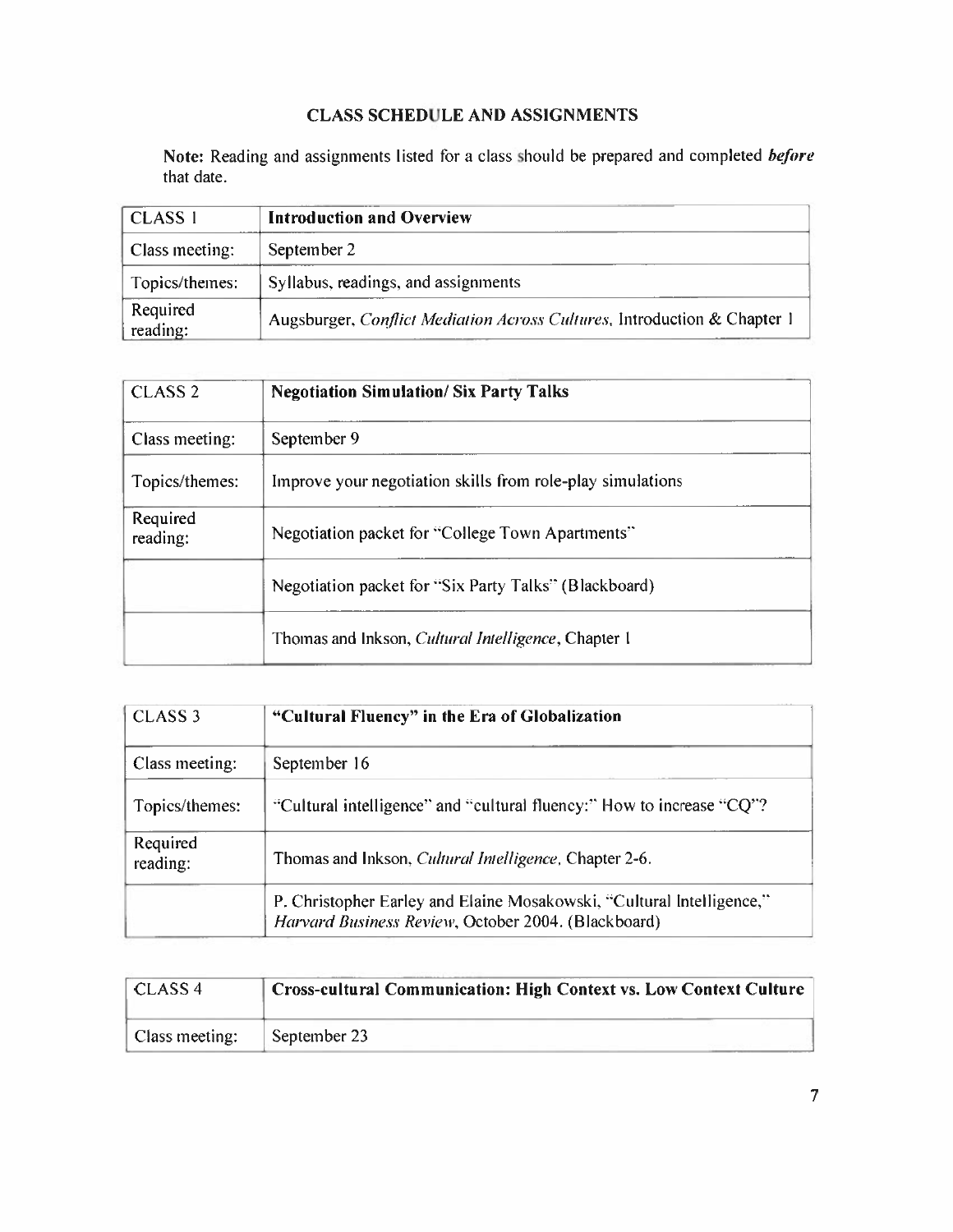| Topics/themes:       | The theories and practices of cross-cultural communication and problem-<br>solving. |
|----------------------|-------------------------------------------------------------------------------------|
| Required<br>reading: | Augsburger, <i>Conflict Mediation Across Cultures</i> , Chapter 3                   |
|                      | Thomas and Inkson, <i>Cultural Intelligence</i> . Chapter 7-8.                      |

| CLASS <sub>5</sub>   | Culture, Diplomacy, and International Conflict                                                                                  |
|----------------------|---------------------------------------------------------------------------------------------------------------------------------|
| Class meeting:       | September 30                                                                                                                    |
| Topics/themes:       | Understanding the ways culture affects negotiation, diplomacy and<br>international conflict management                          |
| Required<br>reading: | Jeswald W. Salacuse, "Ten Ways Culture Affects Negotiation Style," pp.<br>221-240, Negotiation Journal, July 1998. (Blackboard) |
|                      | Augsburger, Conflict Mediation Across Cultures, Chapter 2 & 5.                                                                  |

| CLASS 6        | Guest speaker presentation |
|----------------|----------------------------|
| Class meeting: | October 7                  |
| Speaker:       | <b>TBA</b>                 |
| Topics/themes: | <b>TBA</b>                 |
| Readings:      | <b>TBA</b>                 |

| CLASS <sub>7</sub>      | Case Study: U.S. Negotiating Behavior I                                                                                       |
|-------------------------|-------------------------------------------------------------------------------------------------------------------------------|
| Class meeting:          | October 14                                                                                                                    |
| Topics/themes:          | Cultural self-awareness: U.S. negotiating behavior and national negotiation<br>style                                          |
| Required<br>reading:    | Solomon and Quinney, Part I, II & III.                                                                                        |
| Recommended<br>Reading: | Koh, Tommy T. B American Strengths and Weaknesses. International<br>Negotiation, 1996, Vol. 1 Issue 2, p313-317. (Blackboard) |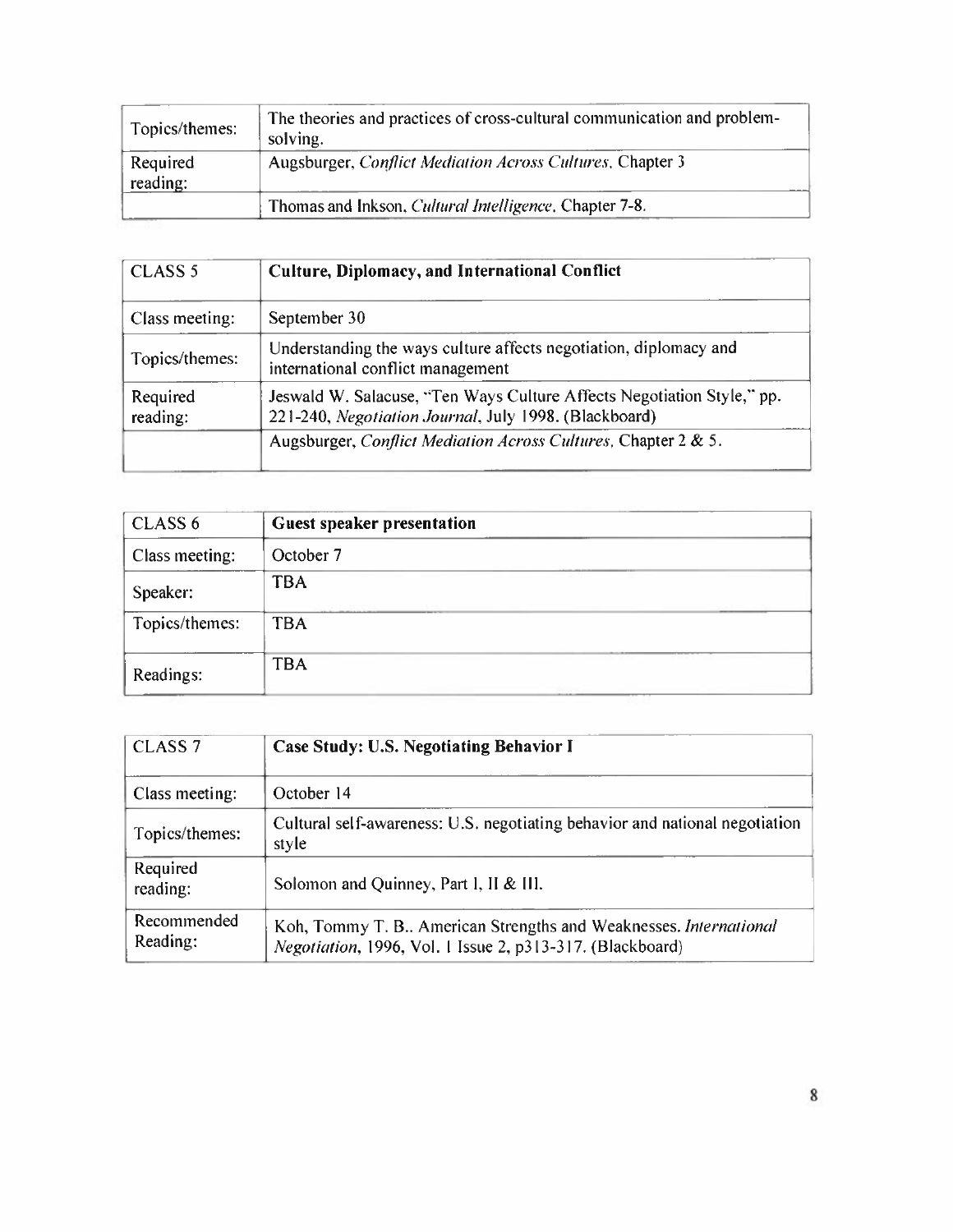| CLASS <sub>8</sub>      | <b>Case Study: U.S. Negotiating Behavior II</b>                                      |
|-------------------------|--------------------------------------------------------------------------------------|
| Class meeting:          | October 21                                                                           |
| Topics/themes:          | Cultural self-awareness: U.S. negotiating behavior and national negotiation<br>style |
| Required<br>reading:    | Solomon and Quinney, Part IV & V                                                     |
| Recommended<br>Reading: | TBA                                                                                  |

| CLASS <sub>9</sub>   | <b>National Deep Culture: Perception and Mindsets</b>                                                     |
|----------------------|-----------------------------------------------------------------------------------------------------------|
| Class meeting:       | October 28                                                                                                |
| Topics/themes:       | Understanding the concept of deep culture and the relations between<br>perception, mindsets and behavior. |
| Required<br>reading: | Joseph Shaules, The Beginners Guide to Deep Culture (Blackboard)                                          |
|                      | Wang, Memory Politics, Identity and Conflict, Chapter 1.                                                  |

| CLASS 10             | <b>Historical Memory and Identity-based Conflict</b>                                                                                                                           |
|----------------------|--------------------------------------------------------------------------------------------------------------------------------------------------------------------------------|
| Class meeting:       | November 4                                                                                                                                                                     |
| Topics/themes:       | Understanding the function of historical memory in group identity<br>formation, perception and conflict behavior.                                                              |
| Required<br>reading: | Wang, Memory Politics, Identity and Conflict, Chapter 2 & 3                                                                                                                    |
|                      | Rothman, Jay and Marie L. Olson, "From Interest to Identities: Towards a<br>New Emphasis in Interactive Conflict Resolution." Journal of Peace<br>Research, 2001. (Blackboard) |

| <b>CLASS 11</b> | Guest speaker presentation |  |
|-----------------|----------------------------|--|
| Class meeting:  | November 11                |  |
| Speaker         | <b>TBA</b>                 |  |